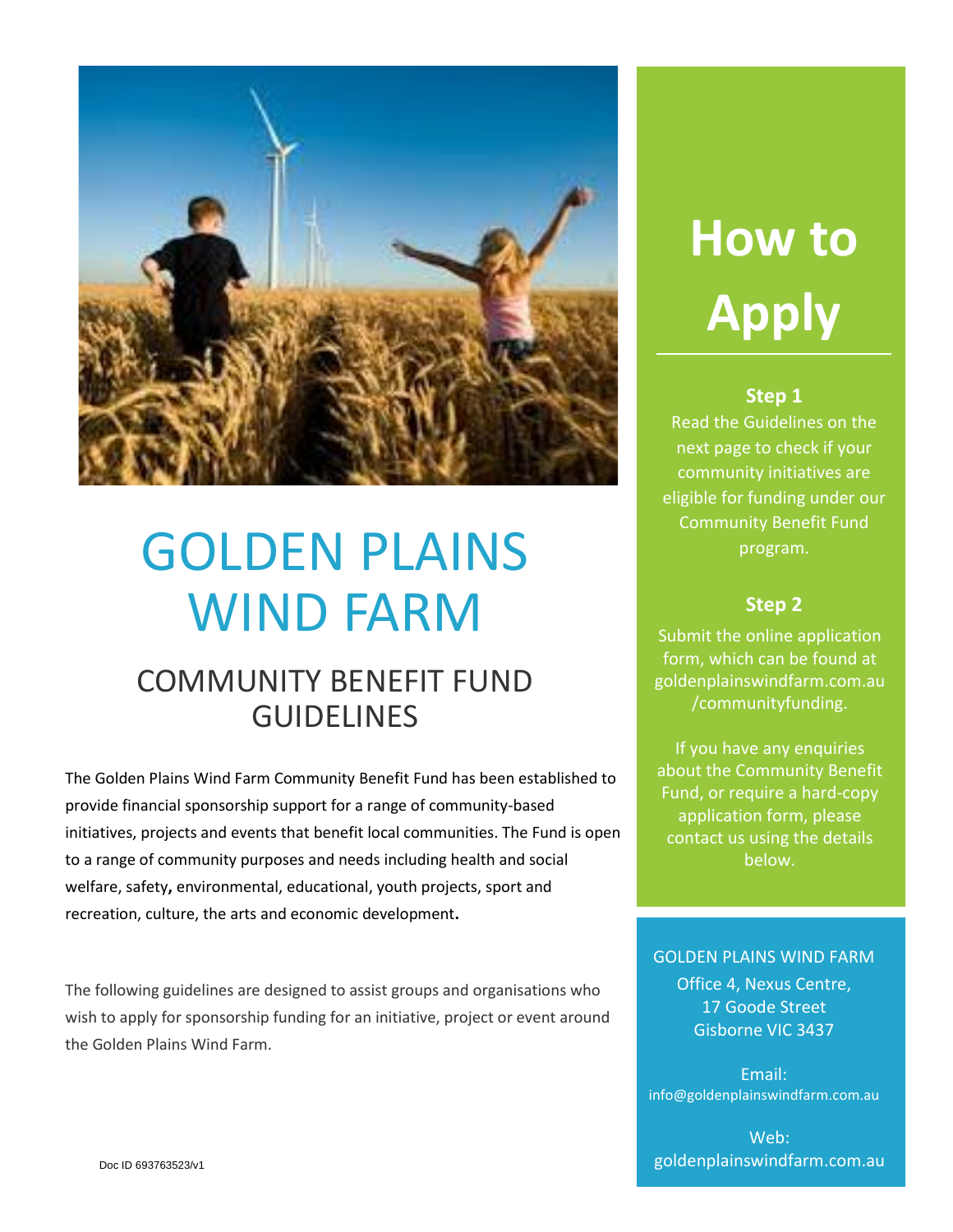

## Funding Guidelines

## **What is the objective of the Golden Plains Wind Farm Community Benefit Fund?**

The Golden Plains Wind Farm Community Benefit Fund has been established by Golden Plains Wind Farm Management Pty Ltd (**GPWFM**), to sponsor local projects and organisations that benefit the regional community during the construction and operation of the Golden Plains Wind Farm.

GPWFM has a genuine interest in supporting the communities in which it operates. A Community Reference Group (**CRG**) has been appointed to assess all applications and to help determine how best to allocate funds and in-kind contributions to maximise benefits for communities within and around the wind farm.

The key objective of sponsorship is to provide financial support to not-for-profit community groups and organisations that are working to make a positive and lasting contribution to regional communities to the Golden Plains Wind Farm.

## **What can be funded?**

The **CRG** and **GPWFM** will consider funding locally run initiatives for not- for- profit Community groups, projects/programs or facilities that are located within, or provide a direct benefit to, the community within 10km of the Golden Plains Wind Farm boundary.

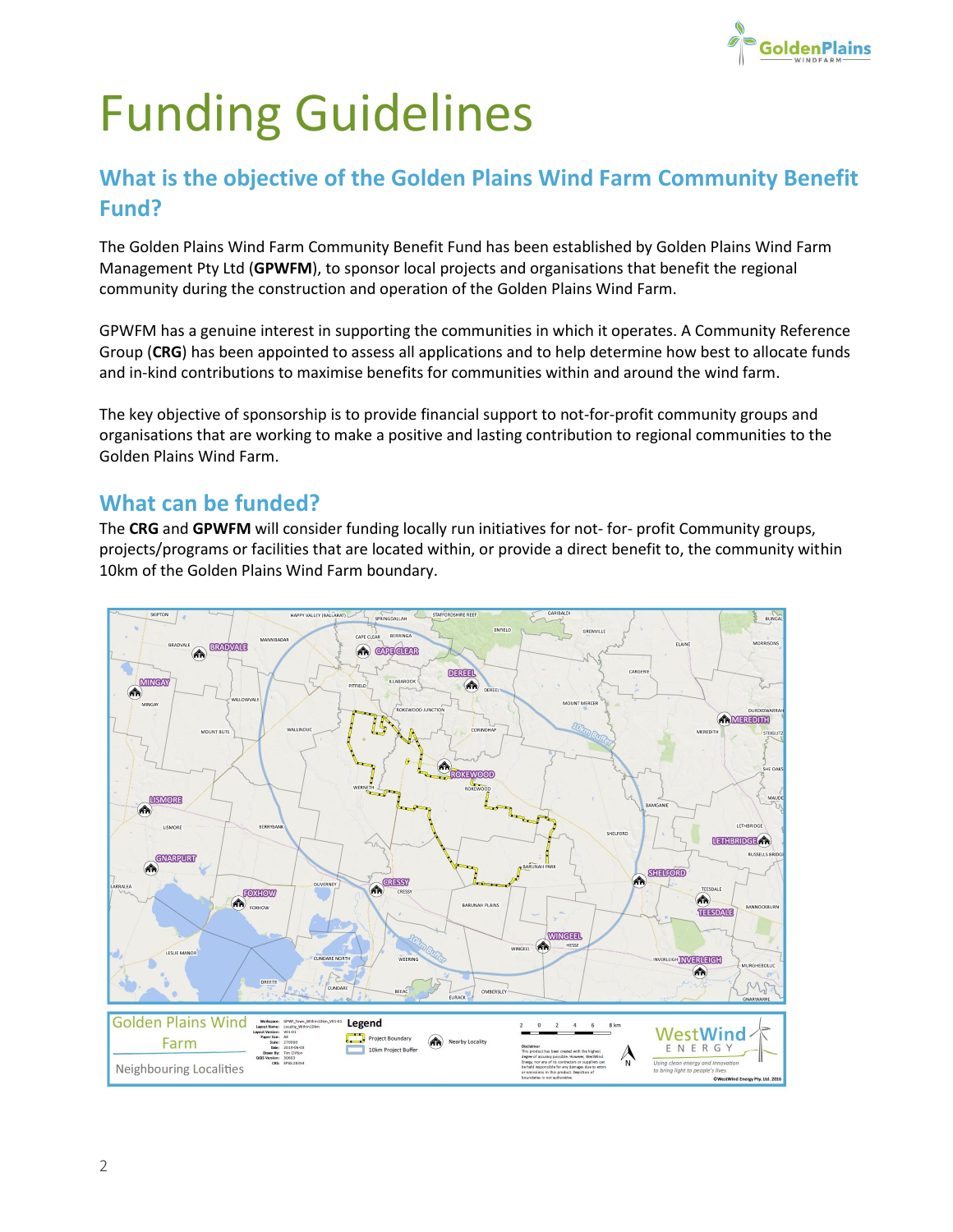

All applications must demonstrate:

- $\triangleright$  tangible benefits for local communities
- $\triangleright$  valued and visible community projects
- $\triangleright$  long-term sustainable benefits without dependency on sponsorship or grant funding
- $\triangleright$  potential to strengthen Golden Plains Wind Farm's presence in the community.
- $\triangleright$  appropriate governance structures, transparent finances and proper financial, accounting and legal compliance for and in connection with the relevant project and agree to be subject to independent audit;
- $\triangleright$  the project will not have (nor pose a risk of) a detrimental or negative impact on other community facilities and services

Applications that have a dollar for dollar self-contribution or which leverage other funding sources will be favourably considered, as will those which show in-kind support/contribution.

The Fund is committed to supporting projects that benefit the regional community surrounding the Golden Plains Wind Farm. Preference for funding will be given to programs that support the following priority focus areas:

#### ➢ **Community Development**

- o Promotion of industry, commerce, agriculture, culture or the arts
- o Restoration, renovation and upgrade of community buildings
- o Community awareness/ education of environment and sustainability
- o Projects that may attract government funding
- o Projects that encourage local economic development and skill development

#### ➢ **Education & Training**

- o Advancement of education, research and analysis and the grant of scholarships
- o Early childhood and youth education enhancement programs
- o Tertiary education/ TAFE scholarships
- o Apprenticeships and Traineeships
- o Programs that promote cross sector skill development
- $\circ$  Work placement programs in partnership with local educational facilities, prizes for students
- $\circ$  Programs encouraging flexible learning, further education and improved employability

#### ➢ **Health / Wellbeing**

- o Promotion and enhancement of community participation and social cohesion
- $\circ$  Promotion, enhancement and development of health, health care, child-care, aged care, mental health and assistance to disadvantaged persons.
- $\circ$  Programs/ initiatives that encourage medical and health professionals to practice in the region
- o Emergency services support
- o Sport and social clubs
- $\circ$  Programs and projects that improve accessibility and inclusion for people with disability or the elderly

#### ➢ **Environment**

- o Conservation, protection, restoration, preservation,
- o Expansion and enhancement of the natural environment
- o Programs that support prevention of local environment degradation
- o Initiatives that enhance the natural environment of the community
- o Initiatives that enhance understanding of local cultural heritage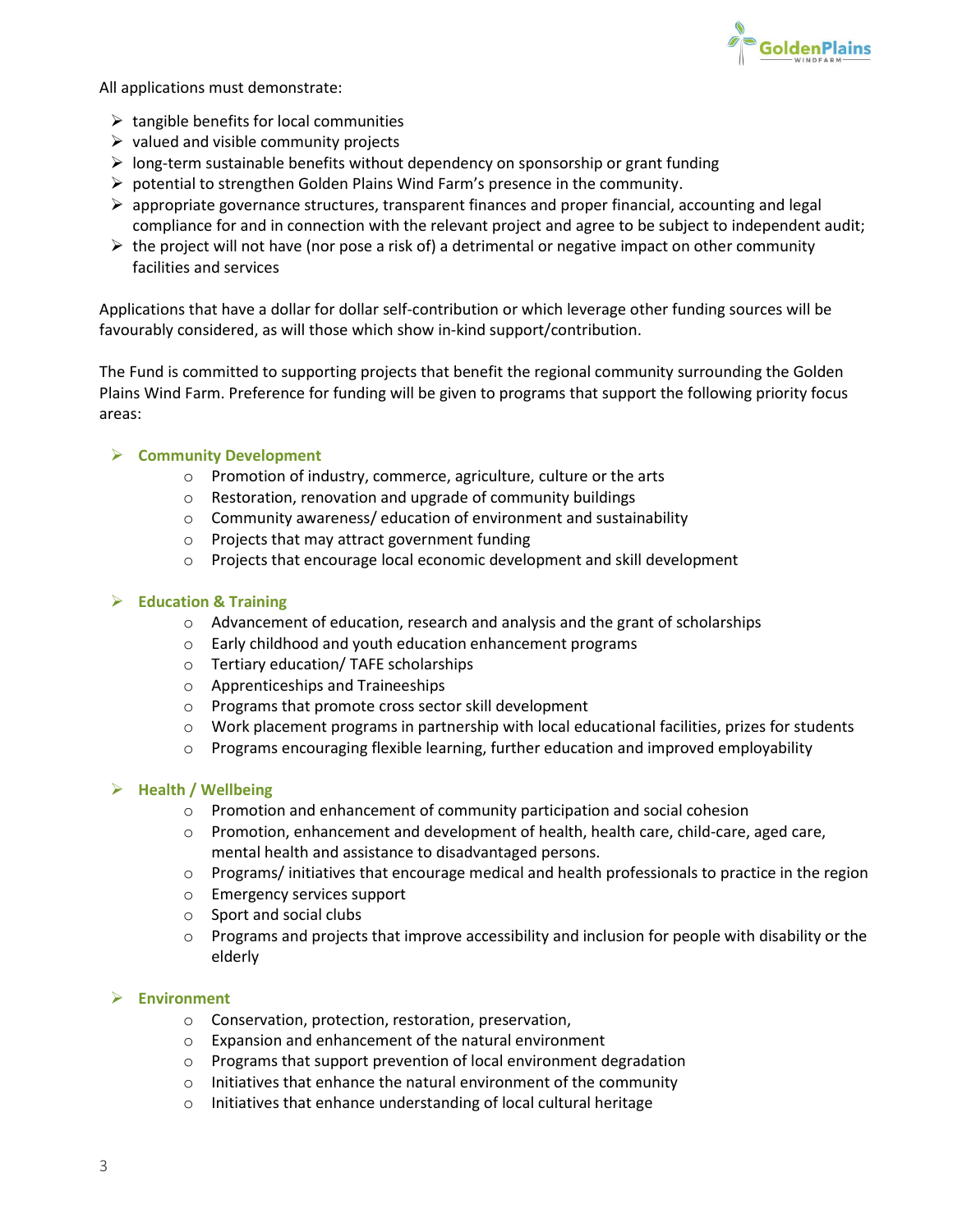

## **What will not be funded by Golden Plains Wind Farm Community Benefit Fund?**

GPWFM and the CRG will not support any project which includes a request for funding (or is in essence) featuring any of the following matters, and projects or programs (or an element or any regulatory, licensing or statutory commitment in connection with the Golden Plains Wind Farm.

Matters, programs or projects ineligible for sponsorship funding include but are not limited to:

- $\triangleright$  Political organisations or campaigns
- $\triangleright$  Religious activities
- $\triangleright$  Direct or indirect competitor to the Golden Plains Wind Farm or its investors
- $\triangleright$  Funding for commercial enterprises
- $\triangleright$  Core funding that is the responsibility of Federal, State or Local Government
- $\triangleright$  Projects or research that is in opposition to renewable energy
- $\triangleright$  Repayment of debts and loans
- $\triangleright$  Salaries and wages
- ➢ Administration expenses such as stationery, postage, office supplies
- $\triangleright$  Rent and lease costs (not including facility hire)
- $\triangleright$  Purchase of equipment/service for an individual
- $\triangleright$  Funding for a staff or member social event
- ➢ Overseas travel
- ➢ Gifts
- $\triangleright$  Grant writer fees
- $\triangleright$  Endeavours for personal or commercial gain
- $\triangleright$  Applications seeking retrospective funding i.e. for costs already incurred before approval of funding is given
- $\triangleright$  Ongoing operational costs
- ➢ Applications in support of, or to cover the costs of alcohol, drugs, gambling or any illegal or unethical activities.

## **How much money can we apply for?**

The Fund has a limited budget. Applications can specify the amount required, and the **CRG** will assess the cost of the initiative in relation to the outcomes achieved for the community, as part of the funding decision process. Applicants may be offered less funding than specified in their application.

Successful applicants must assume all responsibility for the project, initiative or event they are running. This includes having an adequate safety system in place (if required), necessary approvals, public liability insurance and any other risk management strategies applicable to the organisation or activity.

## **When will applications be assessed?**

Applications will be administered twice each year.

#### **Timelines for 2021 – Round 2:**

- ➢ Applications open 4 October to 15 November 2021
- $\triangleright$  November 2021 the CRG to reviews and shortlists the applications
- $\triangleright$  November 2021 Shortlisted applications forwarded to GPWFM for selection and approval;
- $\triangleright$  December 2021 shortlisted applicants notified of outcomes
- ➢ January 2022 onwards– funds released to successful applicants on receipt of requested documentation.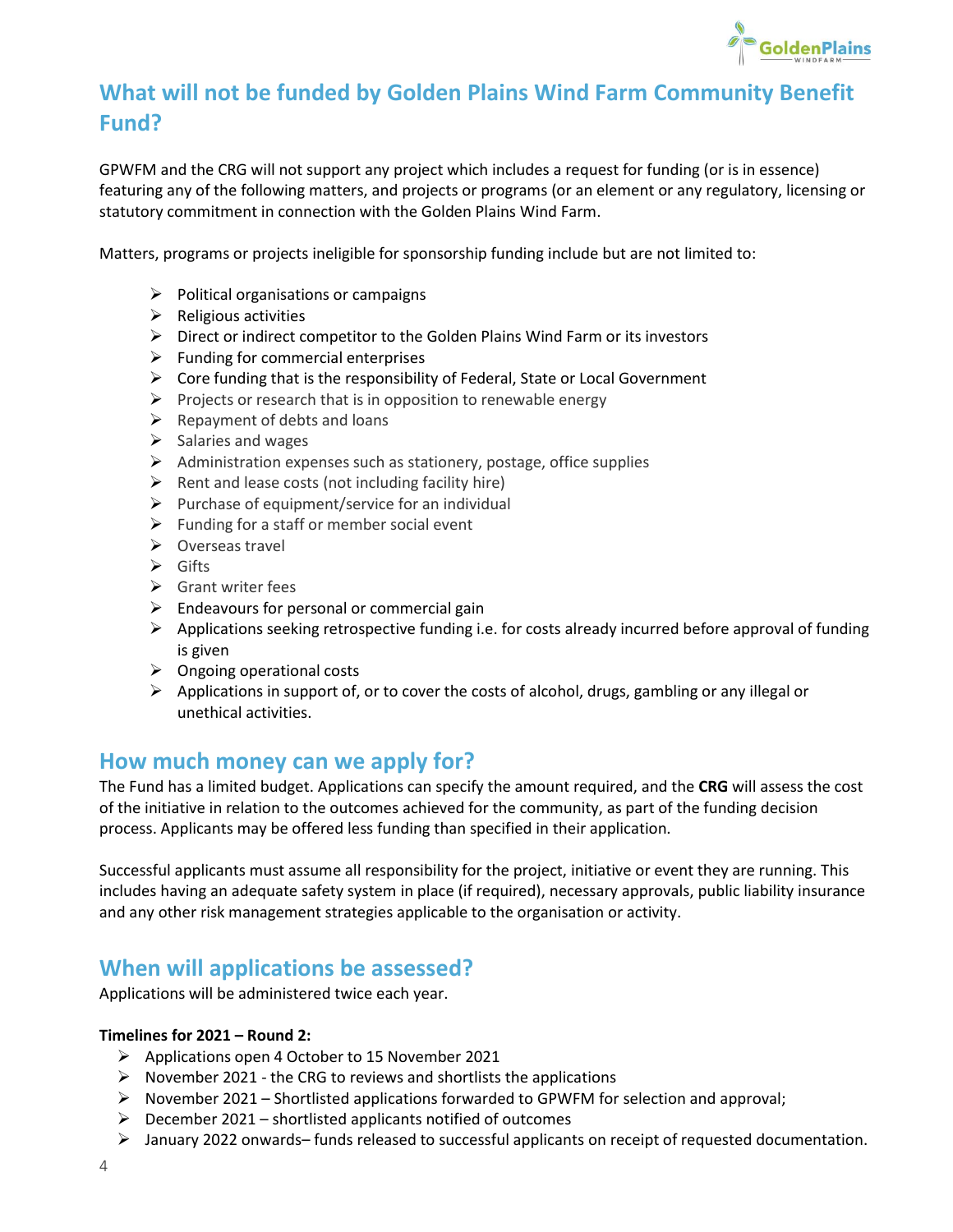

All eligible applications meeting the selection criteria will be reviewed and considered by the CRG. The CRG will meet to discuss and determine, through consensus, which application/s it will recommend for funding by the Community Benefit Fund. The final funding decision will be made by the operators of the Golden Plains Wind Farm.

For example, groups applying to the Fund may also wish to apply for other, complimentary grants.

## **What criteria will be used to evaluate applications?**

Applications will be assessed by the CRG based on the following criteria. Projects which best meet the criteria will be approved by GPWFM for funding through the Fund. Due to the limited funds available in each year, it may not be possible to fund all applications.

| <b>Selection criteria</b>             |                                                                          | <b>Weighting</b> |           |
|---------------------------------------|--------------------------------------------------------------------------|------------------|-----------|
| <b>Project benefits</b>               |                                                                          |                  | 40        |
|                                       | Direct community benefit.<br>$\circ$                                     | 10               |           |
|                                       | Quality of life/community wellness enhancement.<br>$\circ$               | 10               |           |
|                                       | Program/ project operational efficiencies.<br>$\circ$                    | 10               |           |
|                                       | Demographics served: disadvantaged community,<br>$\circ$                 | 10               |           |
|                                       | people with disability, youth, elderly etc.                              |                  |           |
| <b>Target community need</b>          |                                                                          |                  | 40        |
|                                       | Public safety/improved access.<br>$\circ$                                | 5                |           |
|                                       | Provide a direct service to the community.<br>$\circ$                    | 10               |           |
|                                       | Council/community support.<br>$\circ$                                    | 5                |           |
|                                       | Benefit to environment<br>$\Omega$                                       | 5                |           |
|                                       | Education and training outcome<br>$\circ$                                | 5                |           |
|                                       | Health and wellbeing outcome<br>$\circ$                                  | 5                |           |
|                                       | Community development outcome<br>$\circ$                                 | 5                |           |
| <b>Availability of funding</b><br>↘   |                                                                          |                  | <b>10</b> |
|                                       | Demonstrated need for financial assistance.<br>$\Omega$                  |                  |           |
| <b>Project/program viability</b><br>⋗ |                                                                          |                  | 10        |
|                                       | Capability of applicant to successfully deliver project (i.e.<br>$\circ$ | 5                |           |
|                                       | organisation size/ representation, prior experience).                    |                  |           |
|                                       | Uniqueness of the project or program - the extent to<br>$\circ$          | 5                |           |
|                                       | which project or program duplicates other available                      |                  |           |
|                                       | facilities or programs in the area.                                      |                  |           |